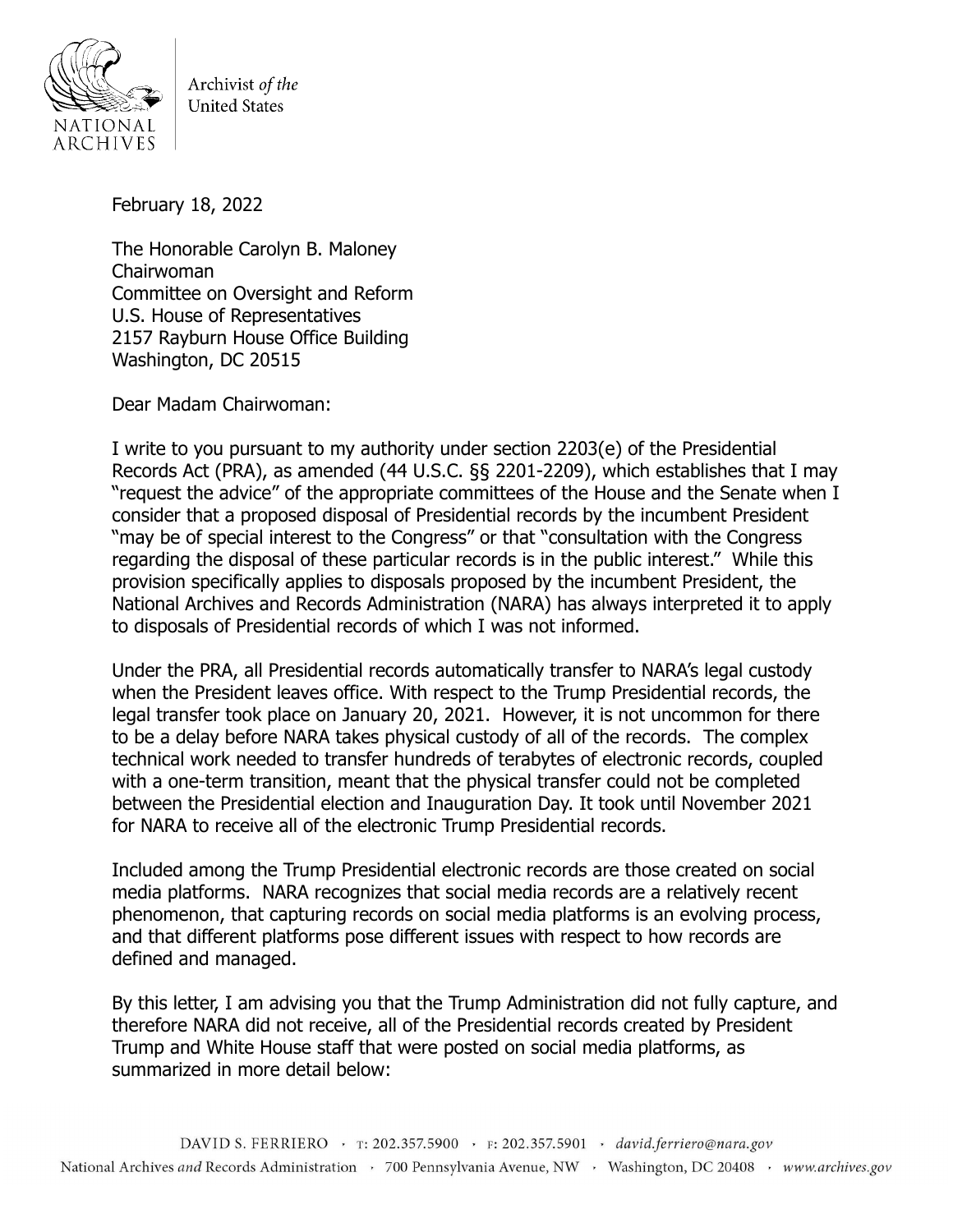● Early in the Trump Administration, questions were raised about President Trump's use of his personal Twitter account to conduct official government business and whether deleted tweets were being captured and preserved as Presidential records. In March 2017, NARA advised the Trump Administration that it should capture and preserve as Presidential records all tweets that the President posts in the course of his official duties, whether on his personal @realDonaldTrump account or on the official @POTUS account, including those tweets that were subsequently deleted. As I reported in a March 30, 2017, letter to Senators Claire McCaskill and Tom Carper, NARA was "informed by White House officials that they [were], in fact, doing so."

Since the end of the administration, we have learned that the White House initially used a manual process to capture tweets that were deleted from @realDonaldTrump and @POTUS by copying them from non-governmental organizations that were capturing them, such as Propublica and Factba.se. The White House did not begin using the vendor ArchiveSocial to automate the capture of tweets and other social media records in real-time until January 2018. Moreover, @realDonaldTrump was not enrolled until August 2018 and the tool stopped capturing @realDonaldTrump in April 2020. The official @POTUS was enrolled in February 2018 and remained connected throughout the rest of the administration.

When properly implemented, ArchiveSocial captures all versions of content as it appears on the platforms, along with any changes, such as deleted or edited content, changes to an account profile, and direct or private messages. However, it cannot capture such changes retroactively. If a social media account is not enrolled or subsequently becomes disconnected from ArchiveSocial, any changes, including deleted or modified posts, cannot be captured.

The Twitter account @realDonaldTrump was disconnected from ArchiveSocial in April 2020. A key feature of ArchiveSocial is that it sends automated alerts to the account owners/system administrators every three to five days to remind them to reconnect any disconnected accounts. The tool also displays information about the account status in the dashboard. This account was not re-enrolled.

When White House officials brought this problem to our attention near the end of the administration, Twitter had permanently suspended @realDonaldTrump. NARA contacted Twitter directly to ask if it retained the account data between April 20th and the account's suspension. Twitter provided us with a copy of the available account data. However, it did not include previously deleted tweets, which are not retained by the company. Accordingly, we were unable to obtain a complete set of these Presidential records from the Trump Administration or Twitter. While we do have access to copies of deleted tweets collected by other non-governmental sources, we do not consider them as official Presidential records and cannot ensure the completeness of their captured account data.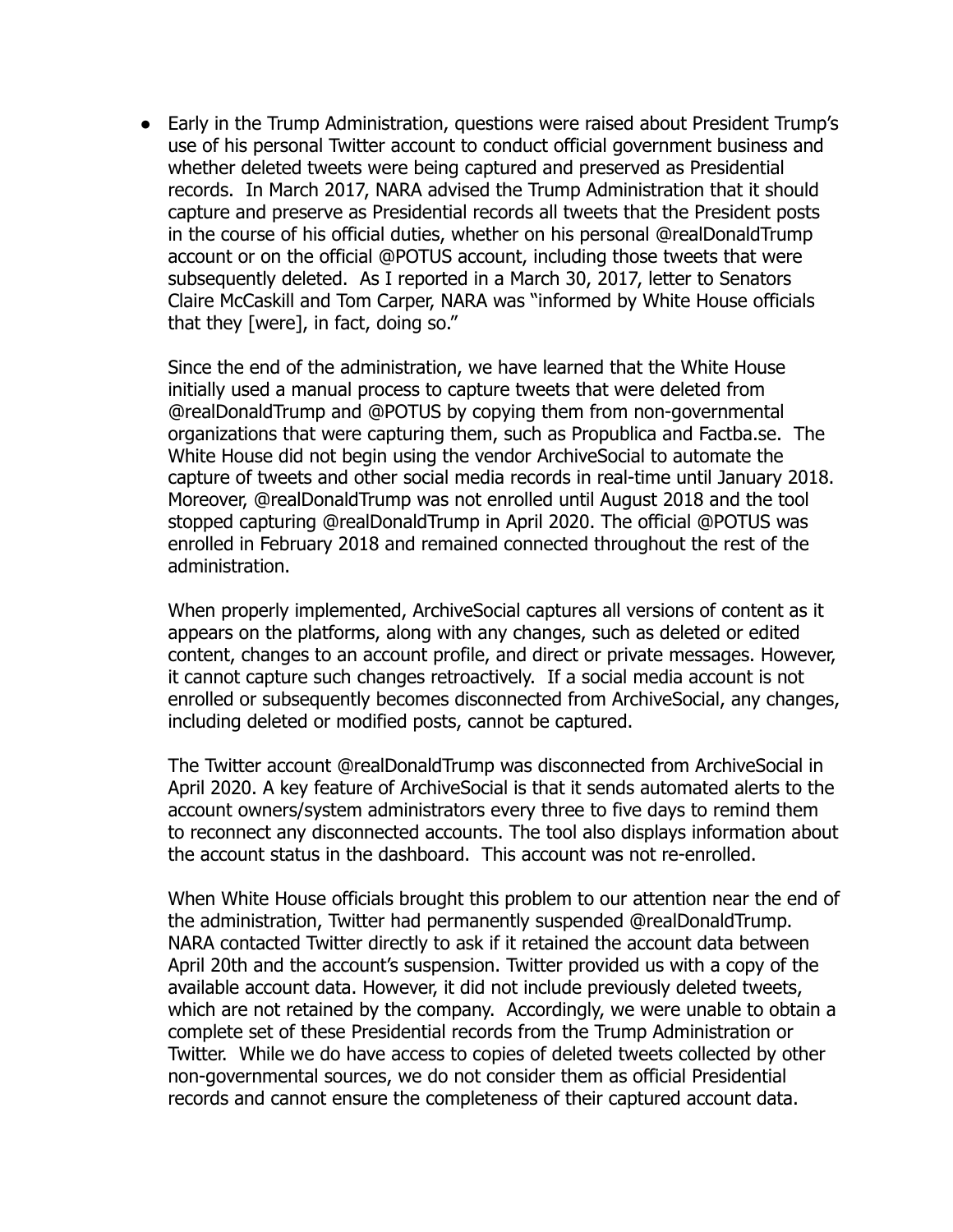- The Trump White House did not take any steps to capture deleted content from any Trump Administration social media account other than @realDonaldTrump or @POTUS prior to enrolling them with ArchiveSocial. As with @realDonaldTrump, many other Trump Administration social media accounts were not enrolled until the summer or fall of 2018, even though these accounts were active for over a year prior to enrollment, during which time deleted or modified Presidential record content was not captured. Other accounts were not enrolled until just prior to the end of the administration.
- The ArchiveSocial tool included the ability to capture direct messages that may have been used on the platforms, but the Trump Administration opted not to enable capture of direct messages, and was unable to report whether direct messaging was actually used on any of the platforms by the account holders.
- NARA identified seven Twitter accounts that we think contain presidential record information, but were not captured by the Trump Administration. These accounts belonged to Andrew Giuliani, Chad Gilmartin, Ivanka Trump, Kayleigh McEnany, Kellyanne Conway, Mark Meadows, and Peter Navarro. After the end of the administration, NARA obtained the publicly available tweets from these accounts in order to supplement its archival collection.
- In January 2021, administration officials advised NARA that two social media accounts they thought contained Presidential record content were not enrolled in ArchiveSocial and could not be retroactively enrolled as they had been suspended by the platforms. These accounts were Donald J. Trump on Facebook and @realDonaldTrump on Instagram. NARA endeavored to work with Facebook, which operates Instagram, to obtain access to the accounts, but Facebook was not able to provide access.
- SnapChat was used by the Trump Administration (@realdonaldtrump and @whitehouse), which advised NARA that it was capturing content posted to the platform. NARA has not yet been able to locate any SnapChat content in the records transferred to us. SnapChat ultimately banned President Trump from the platform, and it is not possible to see any previous content. SnapChat advised NARA that the Trump Administration used the @whitehouse account approximately five times during four years. However, the administration regularly used the @realdonaldtrump account. News reports indicate that the account had 1.5 million followers on the platform. We do not know whether direct messaging was enabled on the account. We are not able to determine to what extent @realdonaldtrump SnapChat contained unique Presidential records as compared to content duplicative from other platforms, or purely campaign related information, which would not have been a Presidential record.